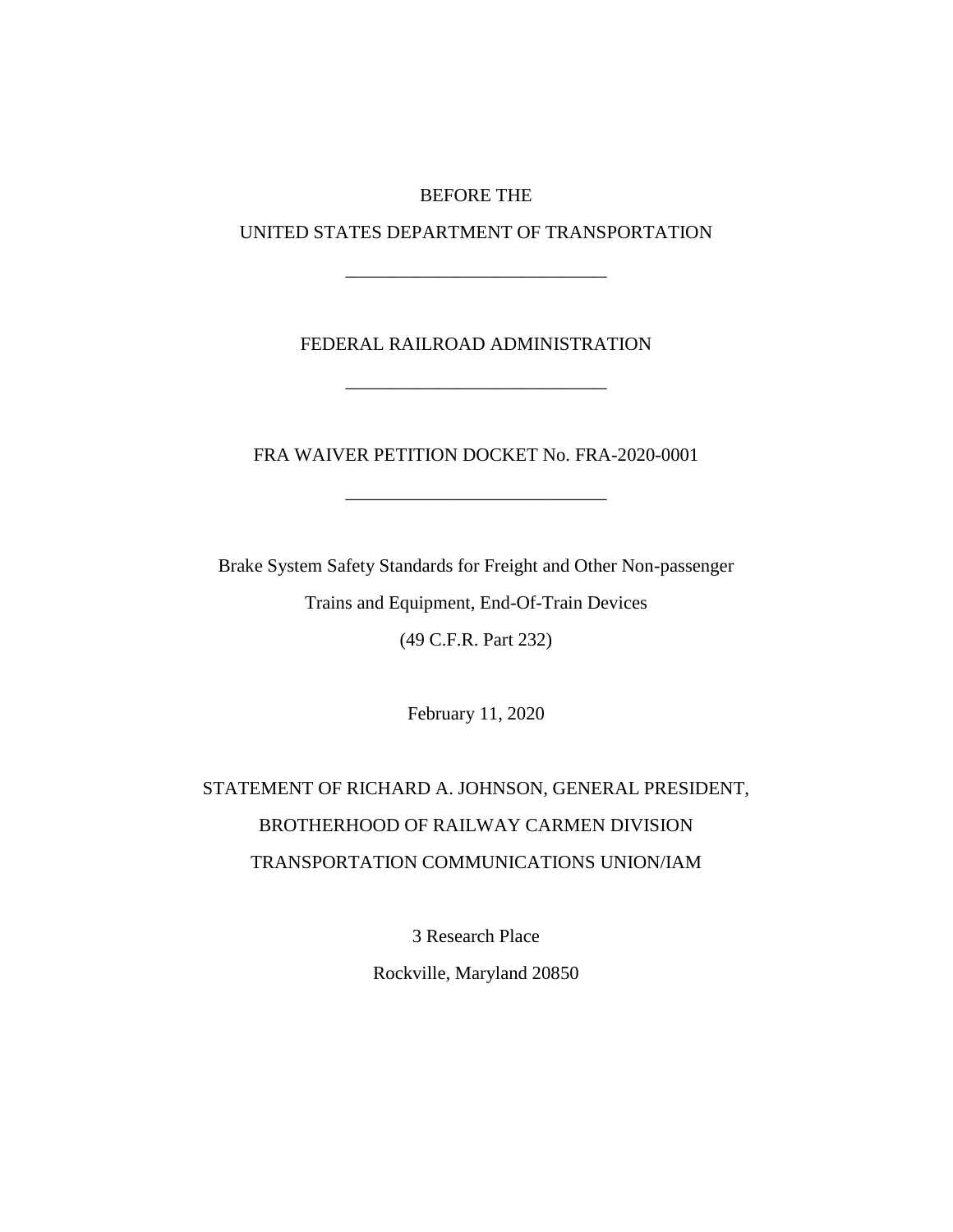#### *I. Introduction.*

My name is Richard A. Johnson. I am the General President, Brotherhood Railway Carmen Division, Transportation Communications Union (BRC) and a National Vice President of the Transportation Communications Union (TCU/IAM). I have been a carman for 49 years, beginning in 1971 on the former Milwaukee Road at Bensonville, Illinois, and I am personally familiar with the Federal Railroad Administration's (FRA) regulations that set forth safety standards for rail equipment.

BRC appreciates this opportunity to participate in the regulatory process, and brings to that process an enormous wealth of experience and practical knowledge in the area of railroad safety. Our experience has taught us that full compliance with FRA's safety regulations is the surest way to improve railroad safety and, to that end, BRC will address the safety and other issues raised by this petition for waiver.

The Canadian Pacific Railway (CP) petitioned FRA for a waiver of compliance from certain provisions of the Federal railroad safety regulations contained at 49 CFR part 232, *Brake System Safety Standards for Freight and Other Non-Passenger Trains and Equipment; End-of-Train Devices*. Specifically, CP proposes to implement a virtual simulation as a third alternative to satisfy the "hands-on" portion of periodic refresher training required by 49 CFR 232.203(b)(8). Refresher training is required at intervals not to exceed three (3) years, and shall consist of classroom and hands-on training, as well as testing. For the reasons discussed below, BRC requests FRA deny the CP petition for waiver.

#### *II. Discussion.*

The CP petition for waiver should be denied because the carrier has failed to show that the requested relief will afford the same level of safety to both railroad workers and the general public that 49 CFR 232.203(b)(8) currently provides. According to CP, the simulation is based on performance of a Class I freight air brake test and is designed to place the user in a virtual realistic scenario. The user is required to perform a variety of inspection tasks including, but not limited to, identifying closed cut-out cocks, uncoupled air hoses, closed angle cocks, improperly positioned retainer valves, and using a two-way end of train telemetry device. Users are required to successfully complete all tasks in the scenario. CP proposes to limit the class size to 12 students and seeks to apply this waiver system wide to all CP operating personnel (e.g., trainmen, enginemen, and field supervisors responsible for performing freight air brakes tests.)

It is the position of BRC that simulated testing should be used only as a supplement to, and not a replacement for, the "hands on" training currently required by 49 CFR 232.203(b)(8). While a 3-D simulation described by CP is beneficial, it cannot replace the "hands on" training that railroad employees currently receive in the field. For instance, training in the field provides variating challenges such as weather or incidents where an inspector's olfactory senses are useful in conducting inspections. These are factors that a computer cannot simulate.

Moreover, should the relief be granted, CP's proposal will have far reaching implications not only to its own operations but to possibly all rail carriers operating in the U.S. as well. First, CP will be implementing the computer simulations system wide to all CP craft personnel